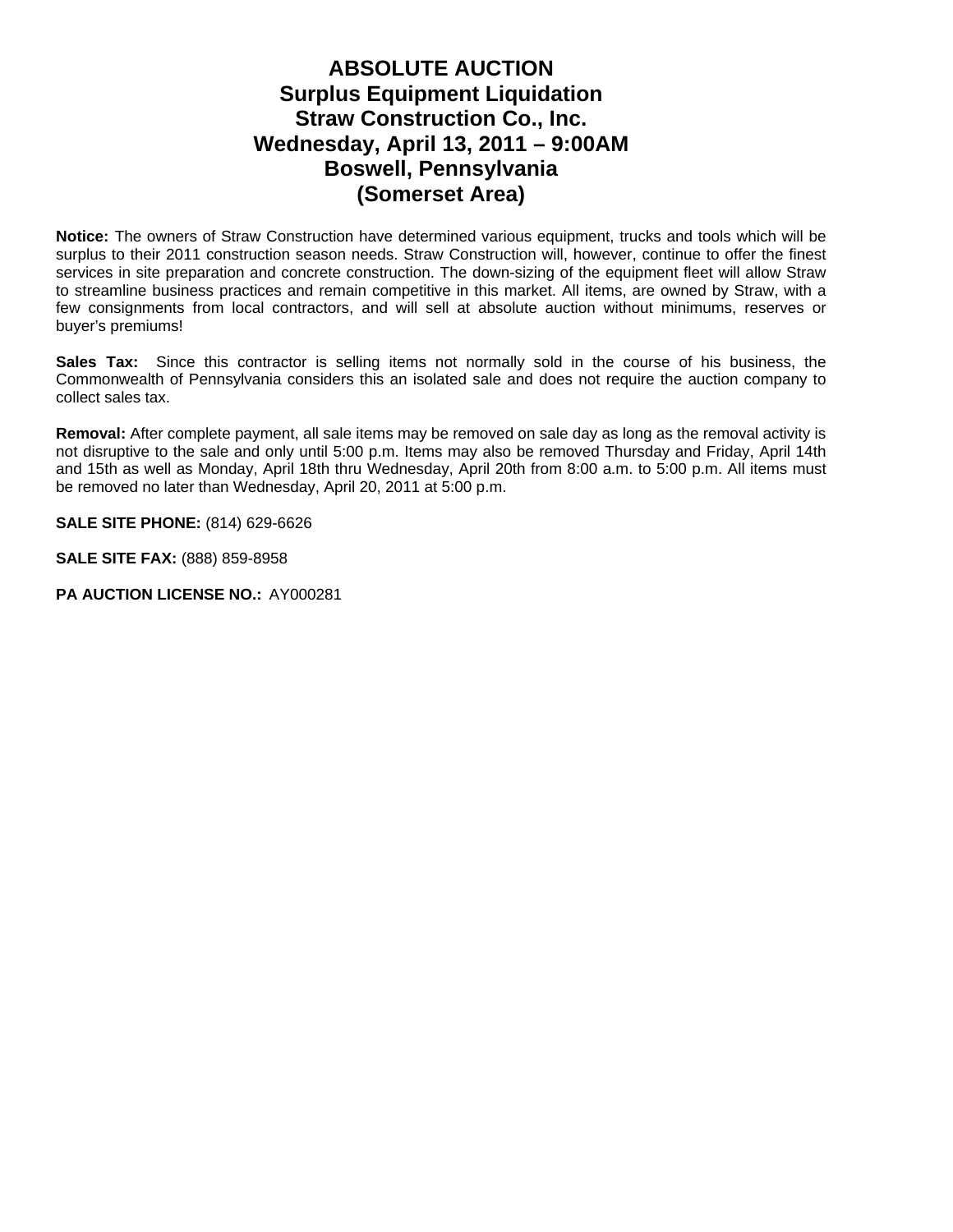|    | Gang Box                                                    |          | 26________ WACKER GVR151Y Foot Compactor                                                |
|----|-------------------------------------------------------------|----------|-----------------------------------------------------------------------------------------|
| 2  | Gang Box                                                    |          | 27___________ STONE 3" Gas Powered Trash Pump                                           |
| 3  | <b>KNAACK Gang Box</b>                                      |          | 28__________ STONE 3" Gas Powered Diaphragm                                             |
|    | INGERSOLL-RAND Pneumatic<br>Rock<br><b>Drill and Steels</b> |          | Pump<br>29 WACKER 3" Gas Powered Trash Pump                                             |
| 5  | <b>Pneumatic Breaker</b>                                    |          | 30________ WACKER 3" Gas Powered Trash Pump                                             |
|    | 6 Pneumatic Breaker                                         |          | 31___________ STONE 3" Gas Powered Trash Pump                                           |
|    | 7___________ Pneumatic Breaker                              | $32 - 1$ | Unit #5062 1993 JLG Model CM-2546                                                       |
|    | 8___________(2) MASTER Propane Space Heaters                |          | Self-Propelled Scissor Lift, s/n C003767<br>0200010112, powered by 24 volt electric     |
|    | 9 (2) MASTER Propane Space Heaters                          |          | and electric drive, equipped with 42"x96"<br>platform, 6' extension, 750# capacity, 25' |
|    | 10________ MASTER BLP155AT Torpedo Heater                   |          | platform height, on-board charger, and<br>solid tires. In good condition with good      |
|    | 11________ MASTER BLP155AT Torpedo Heater                   |          | tires.                                                                                  |
|    | 12__________ SPEED SHORE Pump                               |          | 33 PORTO BRAKE 11'8" Sheet Metal Brake                                                  |
|    | 13__________ SPEED WAY Manual Tire Changer                  |          | 34 JENNY 2000-C Gas Powered Steam<br>Jenny                                              |
|    | 14__________ Hydraulic Floor Jack                           |          | 35________ THERMAL ARC 270 Amp Gas Powered<br>Welder/Generator                          |
|    | 15__________ Hydraulic Floor Jack                           | 36       |                                                                                         |
| 16 | MINNICH Dowel Pin Drill                                     |          | Rolling Scaffolding                                                                     |
|    | 17 _______ STURDI SAW 8HP Concrete Saw                      | 37       | (3)<br>Sections<br>Rolling<br>BILL-JAX<br>Scaffolding                                   |
|    | 18___________ Plate Compactor                               |          | 38 (14) 5'x5' Scaffolding Frames & Cross<br>Bearing                                     |
|    | 19________ WACKER BS500 Foot Compactor (Not<br>Running)     |          | 39 Scaffold Plank                                                                       |
|    | 20________ WACKER BS500 Foot Compactor                      |          | 40___________(4) Aluminum Scaffold Planks                                               |
|    | 21________ WACKER BS60Y Foot Compactor                      |          | 41___________ Scaffolding Accessories                                                   |
|    | 22________ WACKER GVR151Y Foot Compactor                    |          | 42________GREEN_BULL_12"x20' Aluminum_Pic<br>Board                                      |
|    | 23________ BEST SVR 2441 Foot Compactor (Not<br>Running)    |          | GREEN BULL 12"x20' Aluminum Pic<br><b>Board</b>                                         |
|    | 24_________ BEST SVR 2441 Foot Compactor                    | 44 — 1   | FLYGHT 3" Electric Submersible Pump                                                     |
|    | 25_________ BEST SVR 2441 Foot Compactor                    |          | (NC)                                                                                    |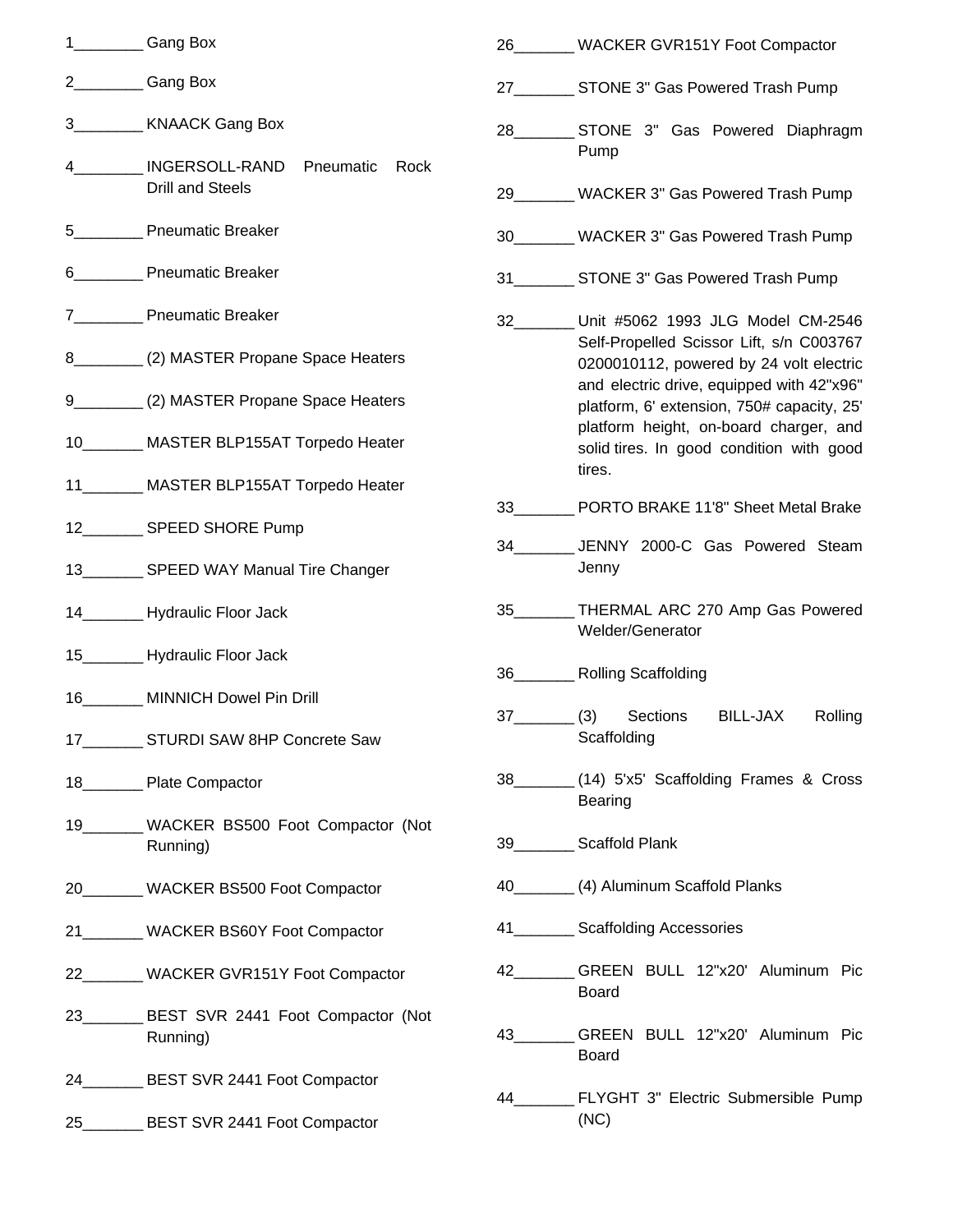- 45\_\_\_\_\_\_\_ FLYGHT 3" Electric Submersible Pump (NC)
- 46\_\_\_\_\_\_\_ FLYGHT 3" Electric Submersible Pump (NC)
- 47 4" Electric Submersible Pump (NC)
- 48\_\_\_\_\_\_\_ 4" Water Gate Valve (NC)
- 49 GRUNDFOS Deep Well Pump (NEW) (NC)
- 50 Deep Well Pump (NC)
- 51 GORMAN RUPP Model 14C20-F3L, 4" Portable Self-Priming Centrifugal Pump, s/n 1197242, powered by Deutz diesel engine, equipped with 7.00-15 tires. In good condition with good tires. (Meter Reads 0,160 Hours) (PM)
- 52\_\_\_\_\_\_\_ Unit #5026 1990 GODWIN Model CD150M, 6" Portable Dri-Prime Centrifugal Pump, s/n 884987-1, powered by Lister diesel engine, equipped with 165/80R13 tires. In fair condition with good tires.
- 53\_\_\_\_\_\_\_ STONE Model BD33, 33" Walk-Behind Trench Compactor, s/n 2401150, powered by Ruggerini diesel engine. (PM)
- 54\_\_\_\_\_\_\_ Unit #5069 2001 CASE Model 1845C Skid Steer Loader, s/n JAF0333305, powered by Case diesel engine and hydrostatic transmission, equipped with 72" loader bucket, auxiliary hydraulics, ROPS canopy, and 12-16.5 tires. In good condition with good tires. (Meter Reads 03,308 Hours)
- 55\_\_\_\_\_\_\_ Unit #5047 1995 CASE Model 1840 Skid Steer Loader, s/n JAF0159311, powered by Case diesel engine and hydrostatic transmission, equipped with 62" loader bucket, auxiliary hydraulics, ROPS canopy, and 10-16.5 tires. In fair to good condition with poor tires. (Meter Reads 03,992 Hours) (Hydraulic Drive Motor Repair 6/09)
- 56\_\_\_\_\_\_\_ MCMILLEN Cold Planer Attachment, equipped with 18" drum carbide teeth. In good condition. (Fits Skid Steer) (NW)
- 57\_\_\_\_\_\_\_ Unit #5070 2001 BRADCO Model 625, 5' Hydraulic Trencher Attachment, s/n 6CD24512. In good condition.
- 58\_\_\_\_\_\_\_ Unit #5048 1995 ROCKHOUND Model 60A Hydraulic Landscape Rake, s/n A95071260. In good condition.
- 59\_\_\_\_\_\_\_ Unit #5067 2001 FFC Model LAF2873, 72" Hydraulic Broom Attachment, s/n 063864. In fair condition. (Fits Skid Steer)
- 60\_\_\_\_\_\_\_ Unused VERSATECH Hydraulic Grapple Bucket (PM)
- 61\_\_\_\_\_\_\_ Skid Steer Bale Spear (PM)
- 62\_\_\_\_\_\_\_ Skid Steer Bale Spear (PM)
- 63\_\_\_\_\_\_\_ Skid Steer Bale Spear (PM)
- 64\_\_\_\_\_\_\_ LAND PRIDE 7' Grading Box, s/n 407033, equipped with 84" box blade with scarifier kit, 3-point hitch mount. In very good condition. (NW)
- 65\_\_\_\_\_\_\_ Unit #5049 1996 REINCO Model TM730 Skid Mounted Straw Blower, s/n 3788, powered by Wisconsin 37HP gas engine, equipped with 12"x22" bale capacity. In good condition.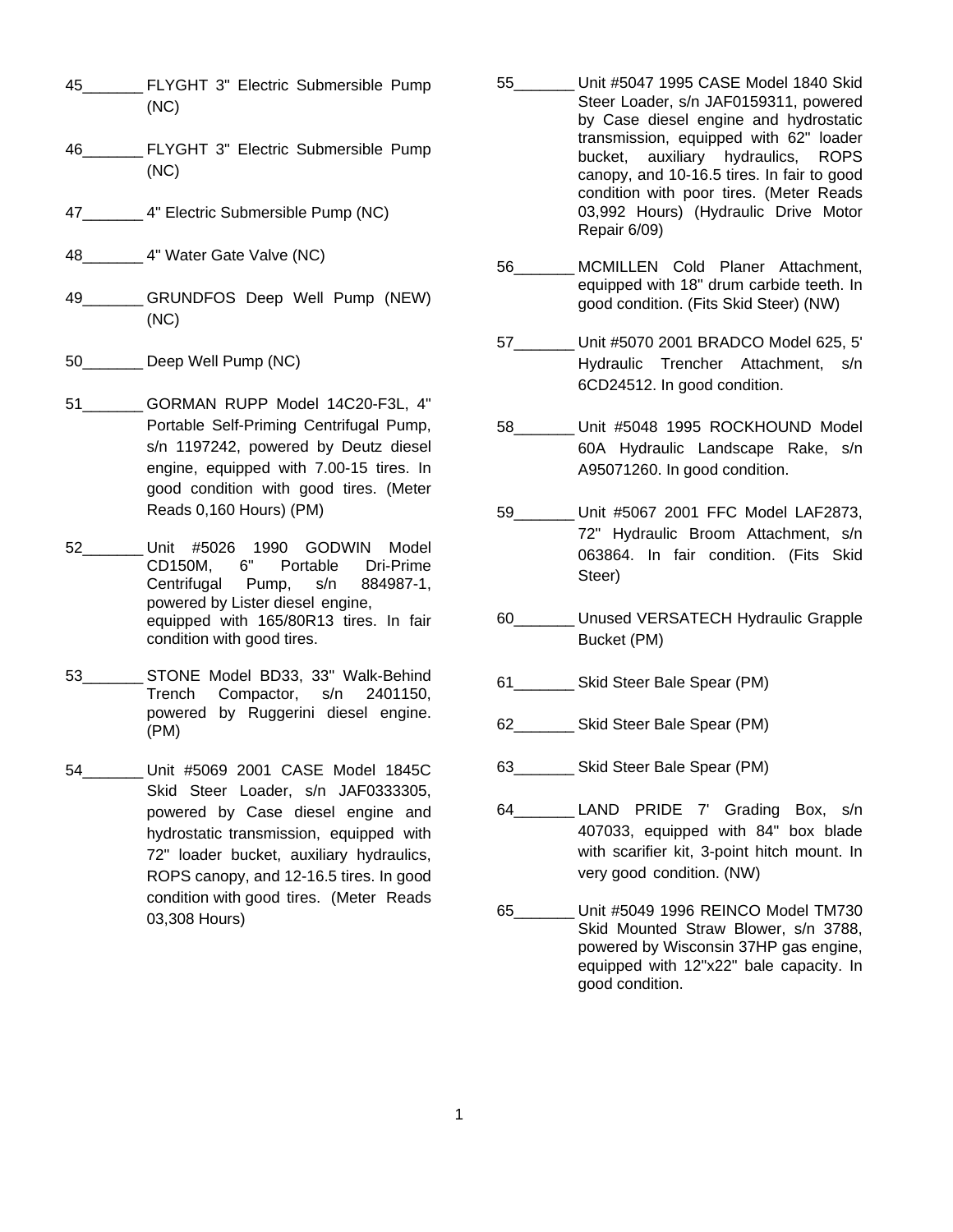- 66\_\_\_\_\_\_\_ MULTIQUIP Model BLW-400SSW Whisperweld Portable Welder/Generator, s/n 5393192, powered by Kubota diesel engine, equipped with 400 amp DC welder, 14KW AC generator, and 175/80R14 tires. In good condition with good tires. (Meter Reads 3,833 Hours) (PM)
- 67\_\_\_\_\_\_\_ Unit #5066 1999 WACKER Model G50, 41KW Portable Generator, s/n 5027101, powered by John Deere diesel engine, equipped with 51 KVA, 208/480 volt, 142/62 amp, 3-phase, with (3) 50 amp and (2) 20 amp breakers, mounted on single axle trailer, VIN# 5049447, with 225/75R15 tires. In very good condition with very good tires.
- 68\_\_\_\_\_\_\_ Unit #5089 2001 KOHLER Model 50R0ZJ, 55KW Skid Mounted Generator, s/n 262717, powered by John Deere diesel engine, equipped with 69 KVA, 3-phase, and transfer switches. In good condition. (Meter Reads 0,027 Hours)
- 69\_\_\_\_\_\_\_ Unit #5087 ONAN Model 30DDA, 30KW Generator, s/n 1074878611, powered by John Deere diesel engine, equipped with 250 gallon fuel tank, transfer switch, and shopmade enclosure. (Meter Reads 00,450 Hours)
- 70\_\_\_\_\_\_\_ Unit #5088 2000 ONAN Model 30DEH, 30KW Skid Mounted Generator, s/n 175861239, powered by Ford diesel engine, equipped with 37.4 KVA, 120/240 volt, battery charger, and transfer switch. In good condition.
- 71\_\_\_\_\_\_\_ PROTECT-O-FLASH Solar Powered Arrowboard, s/n Unknown, equipped with manual raise, (4) manual stabilizers, and 185/75R14 tires. In good condition with good tires.
- 72\_\_\_\_\_\_\_ SPECIALTY LIGHTING Model BTI64MH Portable Light Plant, s/n L-00-12-2043, powered by Isuzu diesel engine, equipped with (4) lights, Pancake 6KW generator, and manual raise. In good condition with good tires. (Meter Reads 3,375 Hours) (PM)
- 73\_\_\_\_\_\_\_ Unit #5057 1998 WACKER Model LT4 Portable Light Plant, s/n 750401006, powered by Kubota diesel engine, equipped with Marathon 6KW generator, (4) lights, and manual raise. In good condition with good tires. (Meter Reads 3,398 Hours)
- 74\_\_\_\_\_\_\_ Unit #5058 1998 WACKER Model LT4 Portable Light Plant, s/n 750401135, powered by Kubota diesel engine, equipped with Marathon 6KW generator, (4) lights, and manual raise. In good condition with good tires. (Meter Reads 5,106 Hours)
- 75\_\_\_\_\_\_\_ Unit #5068 1990 JLG Model 60H Self-Propelled Aerial Lift, s/n 0309013497, powered by 4 cylinder dual fuel gas engine and hydraulic drive motors, equipped with 3-section boom, 60' platform height, 500# capacity, 36"x96" man/material basket, basket rotation and leveling, basket and ground controls, and 14-17.5 tires. In fair to good condition with fair tires. (Meter Reads 6,505 Hours)
- 76\_\_\_\_\_\_\_ Unit #149 2002 FORD Model Explorer Eddie Bauer Edition 4x4 Sport Utility Vehicle, VIN# 1FMDU74E52ZA47538, powered by 4.0L gas engine and automatic transmission, equipped with leather interior, power package, air conditioning, cruise control, and 255/70R16 tires. In good condition with good tires. (Odometer Reads 154,686 Miles)
- 77\_\_\_\_\_\_\_ Unit #138 1998 GMC Model 1500SL, 4x4 Extended Cab Pickup Truck, VIN# 1GTEK19MOWE551925, powered by Vortec 5.0L gas engine and 5 speed transmission, equipped with 8' bed, air conditioning, and 245/75R16 tires. In good condition with good tires. (Odometer Reads 139,712 Miles)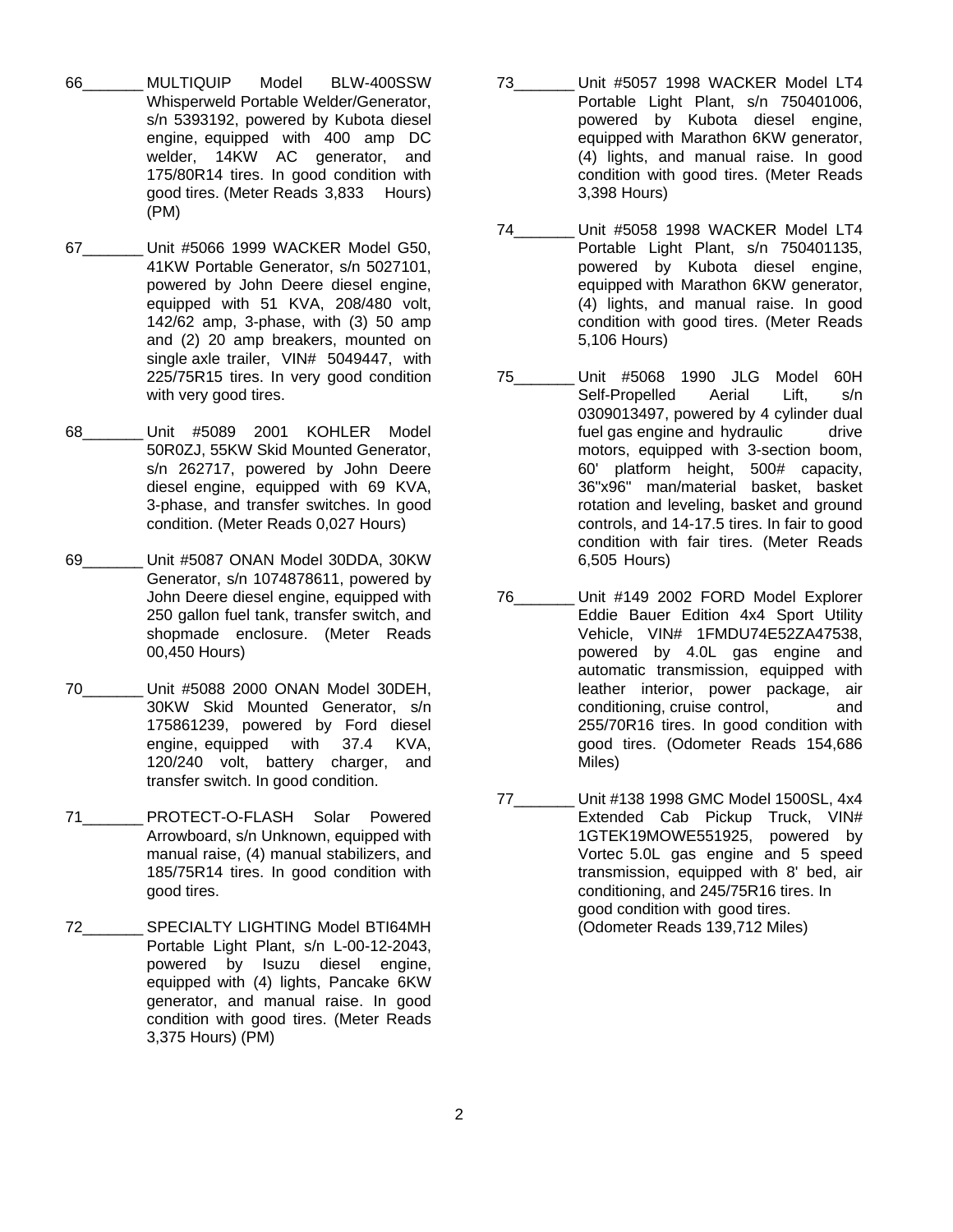- 78\_\_\_\_\_\_\_ Unit #137 1998 GMC Model 1500SL, 4x4 Extended Cab Pickup Truck, VIN# 1GTEK19M5WE550592, powered by Vortec 5.0L gas engine and 5 speed transmission, equipped with 8' bed, air conditioning, and 245/75R16 tires. In fair condition with fair to poor tires. (Odometer Reads 148,342 Miles) (Not Running-Bad Engine)
- 79\_\_\_\_\_\_\_ Unit #143 1999 FORD Model F-150 Pickup Truck, VIN# 1FTZF1726XNB32714, powered by 4.2L gas engine and 5 speed transmission, equipped with 8' bed, cross tool box, air conditioning, and 235/70R16 tires. In good condition with good tires. (Odometer Reads 096,557 Miles)
- 80 Unit #134 1995 CHEVROLET Model 1500 Pickup Truck, VIN# 1GCEC14Z1SZ241866, powered by Vortec 4.3L gas engine and 5 speed transmission, equipped with 8' bed, bed liner, air conditioning, and 235/75R15 tires. In fair to good condition with fair tires. (Odometer Reads 182,496 Miles)
- 81 \_\_\_\_\_\_ Unit #152 1997 GMC Model 3500SL, 4x4 Utility **Truck**, VIN# 1GDHK34R3VF035834, powered by Vortec 5.7L gas engine and automatic transmission, equipped with Knapheide 8' utility body and 235/85R16 tires. In good condition with good tires. (Odometer Reads 128,356 Miles)
- 82 Unit #117 1984 CHEVROLET Model Custom Deluxe 3/4 Ton 4x4 Flatbed Truck, VIN# 2GCGK24M8E1203148, powered by V-8 gas engine and automatic transmission, equipped with 8' wood flatbed, 7" and 12" wood sides, air conditioning, and 265/75R16 tires. In fair to poor condition with fair to good tires. (Odometer Reads 50,238 Miles)
- 83\_\_\_\_\_\_\_ Unit #144 1984 FORD Model F-350 Single Axle Cab & Chassis, VIN# 2FDKF37G6ECB01857, powered by V-8 gas engine and automatic transmission, equipped with dual rear wheels and 215/85R16 tires. In fair condition with good tires. (Odometer Reads 29,699 Miles)
- 84 KNAPHEIDE 9' Service Body, equipped with 18" work bumper, Auto Crane model RBC-5S-12-24, 20' 6,000# service boom, and (2) manual outriggers. In fair to good condition.
- 85 and 12' Stake Bed Body with side racks and steel floor. In fair condition.
- 86 Unit #139 1990 CHEVROLET Model Van 30 Single Axle Cube Van, VIN# 2GBHG31K6L4138153, powered by V-8 gas engine and automatic transmission, equipped with Supreme 12' aluminum cargo body, roll-up rear door, air conditioning, front air shocks, and 245/75R16 tires. In good condition with good tires. (Odometer Reads 098,144 Miles)
- 87 Unit #159/5045 2000 ISUZU Model NPR Cab Over Single Axle Welder Truck, VIN# JALB4B143Y7002398, powered by Isuzu turbo diesel engine and automatic transmission, equipped with 12' steel flatbed, Lincoln model G8000 welder/generator, s/n 7932U193051354, Onan 16HP gas engine (1,271 hours), Emglo 11HGB-60 2-stage air compressor, powered by Honda 11HP gas engine, hose reel, Wilton vise, material boxes, air conditioning, and 215/85R16 tires. In good condition with good tires. (Odometer Reads 131,293 Miles)
- 88 Unit #121 1980 INTERNATIONAL Model 1754 Single Axle Flatbed Truck, VIN# AA175KCA12941, powered by International diesel engine and 5 speed transmission with 2 speed rear, equipped with 10'6" wood flatbed, 33" weld-on sides, and 9.00x20 tires. In fair condition with fair tires. (Odometer Reads 272,832 Miles)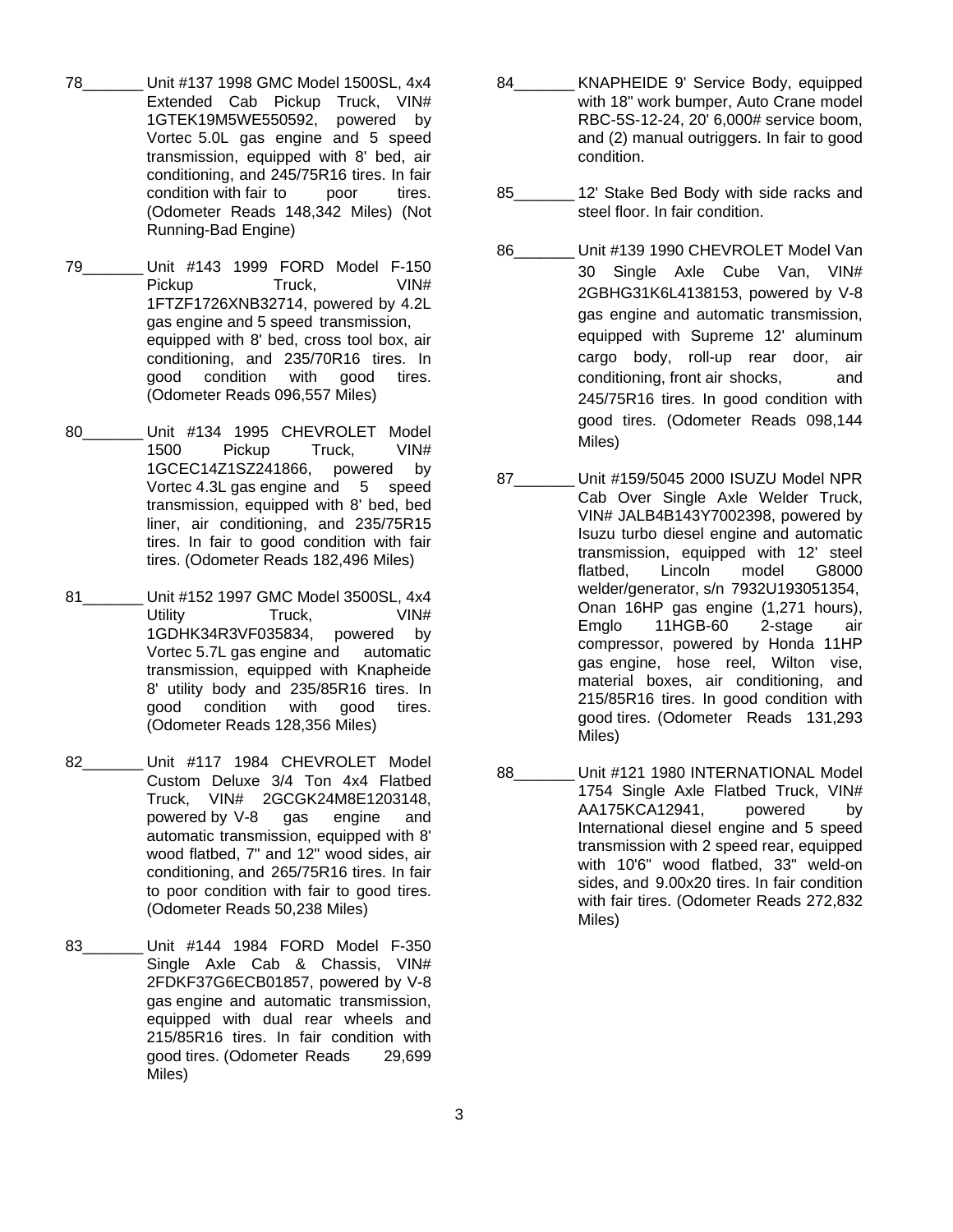- 89\_\_\_\_\_\_\_ Unit #142 1993 FORD Model Cargo 7000 Cab Over Single Axle Flatbed Truck, VIN# 1FDXH70C6PVA40179, powered by Ford/Cummins diesel engine and 6 speed transmission, equipped with 18' wood flatbed, 30" steel/aluminum stake sides, and mixed tires. In good condition with fair to poor tires. (Odometer Reads 104,630 Miles)
- 90\_\_\_\_\_\_\_ Unit #122 1980 FORD Model F-700 Single Axle Fuel & Lube Truck, VIN# F70HVGA5170, powered by V-8 gas engine and 5 speed transmission with 2 speed rear, equipped with 14' open lube body, approx. 300 gallon fuel tank with manual and pneumatic pumps, approx. 300 gallon fuel tank, pneumatic luber, 55 gallon oil drum, Emglo 2-stage air compressor, powered by Honda 11HP gas engine, self-winding fuel, air and lube reels, underbed storage boxes, and 9.00x20 tires. In fair condition with fair tires. (Odometer Reads 91,684 Miles)
- 91 Unit #150 1988 INTERNATIONAL Model 1900 Single Axle Lube Truck, VIN# 1HTLDTVNOJH593081, powered by International diesel engine and automatic transmission, equipped with IMT model Lube 502, 12' lube body, 235 gallon fuel tank, 295 gallon fuel tank, (2) 105 gallon product tanks, double diaphragm pneumatic fuel pump, 2-stage hydraulic air compressor, Stanley 120/240 volt hydraulic generator, self-winding hose reels, under body storage boxes, and 11R22.5 tires. In good condition with good tires. (Odometer Reads 078,129 Miles) (Meter Read 5,621 Hours)
- 92\_\_\_\_\_\_\_ Unit #128 1971 MACK Model R685 Tandem Axle Water Truck, VIN# R685LST23791, powered by Mack 237HP diesel engine and 5 speed transmission, equipped with 3,000 gallon aluminum body, 4" pump (missing engine), (2) rear spray heads, front air actuated spray head, double fame, and 10.00x20 tires. In good condition with good tires. (Odometer Reads 284,942 Miles)
- 93 Unit #112 1985 GMC Model General Tandem Axle Dump Truck, VIN# 1GDT9E4JOFV617621, powered by Detroit 6V-92 diesel engine and 8LL, 10 speed transmission, equipped with 16' steel dump body, 2-way gate, cab protector, Jacobs 2-stage engine brake, 46,000# rears, 18,000# front axle, and 11R22.5 tires. In good condition with fair to poor tires. (Odometer Reads 218,517 Miles) (Meter Reads 7,460 Hours) (In-Frame Major Engine Rebuild @ 212,221 Miles - Performed at Penn Diesel)
- 94\_\_\_\_\_\_\_ Unit #113 1985 GMC Model General Tandem Axle Dump Truck, VIN# 1GDT9E4J2FV617622, powered by Detroit 6V-92 diesel engine and 8LL, 10 speed transmission, equipped with 16' steel dump body, 2-way gate, cab protector, Jacobs 2-stage engine brake, 46,000# rears, 18,000# front axle, and 11R22.5 tires. In good condition with fair to good tires. (Odometer Reads 220,581 Miles) (Meter Reads 8,409 Hours) (In-Frame Major Engine Rebuild @ 210,935 Miles and Clutch Replaced @ 218,689 Miles - Performed at Penn Diesel)
- 95\_\_\_\_\_\_\_ 1989 FORD Model L9000 Tandem Axle Dump Truck,  $VIN#$ 1FDYU82AXKVA07924, powered by Cat 3406, 425HP diesel engine and Fuller 8LL, 10 speed transmission, equipped with 16' steel dump body, 2-stage engine brake, air conditioning, and 11R22.5 tires. In fair to good condition with good tires. (Odometer Reads 564,642 Miles) (PM)
- 96\_\_\_\_\_\_\_ 1987 WESTERN STAR Model 4864-2 Tandem Axle Dump Truck, VIN# 2WLNCCMD9HK919403, powered by Cummins L10 diesel engine and Fuller 8LL, 10 speed transmission, equipped with 16' steel dump body, 2-stage engine brake, air conditioning, and 11R22.5 tires. In fair to good condition with good tires. (Odometer Reads 017,599 Miles) (Meter Reads 3,888 Hours) (PM)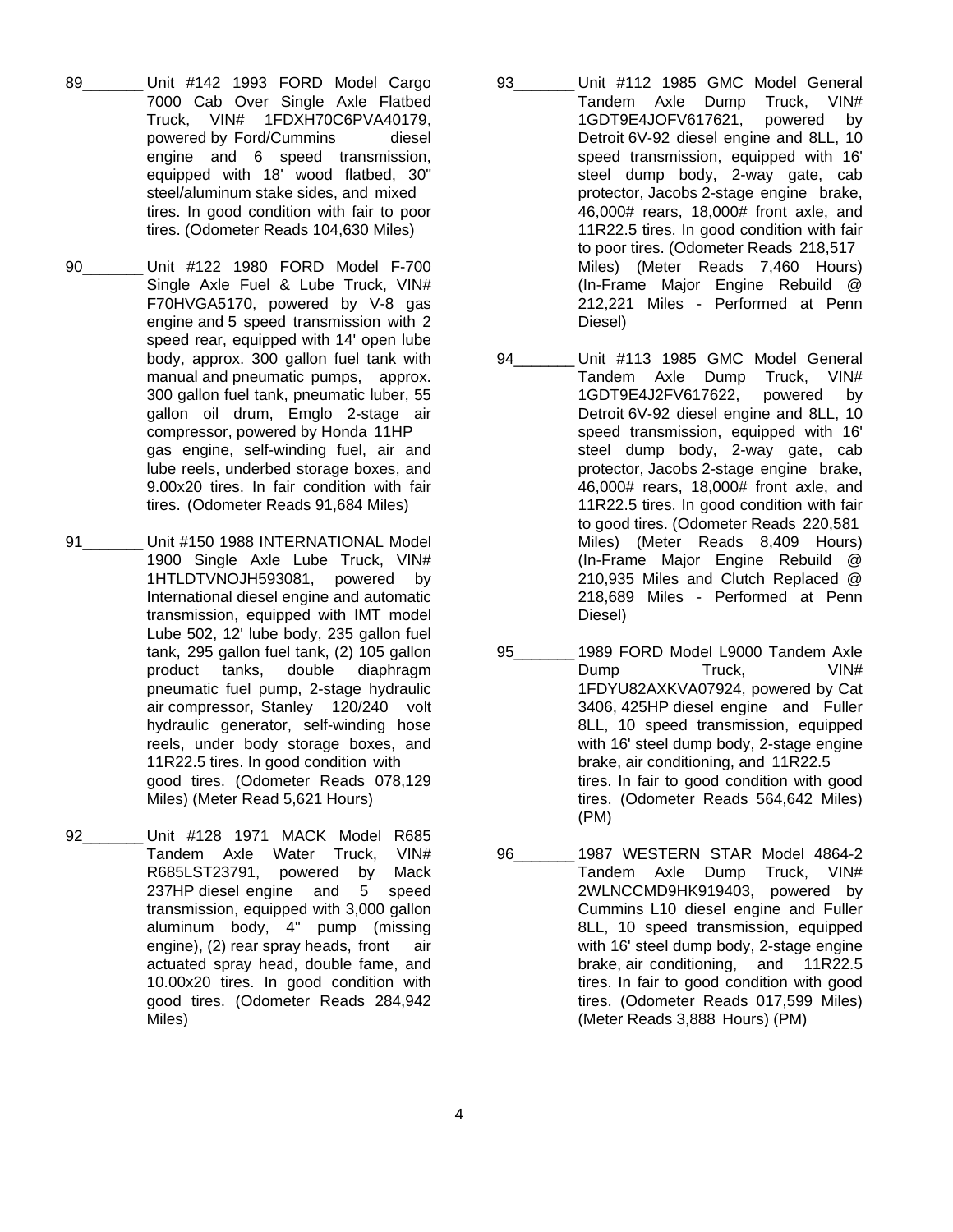- 97 1987 FORD Model LTL9000 Tandem Axle Dump Truck, VIN# 1FDZA90X7HVA55853, powered by Cat 3406, 425HP diesel engine and Fuller 10 speed transmission, equipped with 15' steel dump body, 2-stage engine brake, aluminum front wheels, heated mirrors, and 11R24.5 tires. In good condition with good tires. (Odometer Reads 094,021 Miles) (Meter Reads 7,902 Hours) (PM)
- 98 Unit #129 1984 INTERNATIONAL Model F4370 Tandem Axle Truck Tractor, VIN# 2HSVDJXR4ECA10996, powered by Cummins NTC400 diesel engine and Fuller 15 speed transmission, equipped with 3-stage engine brake, wetline, air slide 5th wheel, Pro Tech aluminum headache rack, aluminum front wheels, heated mirrors, power passenger window, air conditioning, spring suspension, 186" wheelbase, and 11R24.5 tires. In good condition with good to very good tires. (Odometer Reads 619,138Miles) (Meter Reads 1,714 Hours)
- 99\_\_\_\_\_\_\_ 1988 FORD Model L9000 Tandem Axle Truck Tractor, VIN# 1FDZY90X6JVA27852, powered by Cat 6 cylinder diesel engine and Spicer 10 speed transmission, equipped with air ride suspension, 168" wheelbase, air slide 5th wheel, 315/80R22.5 front and 11R22.5 rear tires. In fair to good condition with fair to good tires. (Odometer Reads 073,867 Miles) (No GVWR Tag) (NW)
- 100\_\_\_\_\_\_ Unit #309 1993 INTERSTATE 50 Ton Tri-Axle Lowboy Trailer, VIN# 1JKSGN308PA500010, equipped with hydraulic detachable non-ground bearing gooseneck, 22'x102" level deck, 16" transition, 13' over axles, chain dogs, outriggers, and 255/70R22.5 tires. In good condition with fair to good tires.
- 101\_\_\_\_\_\_ Unit #301 1985 GENERAL/EAGER BEAVER 35 Ton Tandem Axle Lowboy Trailer, VIN# 112HGB209FT350146, equipped with hydraulic detachable ground bearing gooseneck, 19'9"x96" level deck, 2' transition, 8' over tandems (including 3' beavertail), chain dogs, outriggers, and 255/70R22.5 tires. In fair condition with fair tires.
- 102\_\_\_\_\_\_ Unit #5086 1998 LULL Model 644B-42, 4x4 6,000# Telescopic Forklift, s/n 98Z24N21552, powered by Cummins B3.9-C diesel engine and powershift transmission, equipped with 31.5' 3-section hydraulic boom, 42' fork height, 48" forks, fork tilt and rotation, house leveling, enclosed ROPS cab, and 13.00-24 tires. In good condition with good tires. (Meter Reads 3,858 Hours) (RESERVED FOR USE DURING LOADOUT UNTIL WEDNESDAY, APRIL 20th @ 12:00 NOON)
- 103\_\_\_\_\_\_ Unit #5061 1994 CASE Model 586E, 4x4 6,000# Rough Terrain Forklift, s/n JJG0213540, powered by Case diesel engine and shuttle transmission, equipped with 21' 3-stage mast, side shift, 48" forks, ROPS canopy, and 19.5L-24 front and 12-16.5 rear tires. In good condition with fair tires. (Meter Reads 3,607 Hours) (RESERVED FOR USE DURING LOADOUT UNTIL WEDNESDAY, APRIL 20th @ 12:00 NOON)
- 104\_\_\_\_\_\_ CLARK Model C500YS80, 8,000# Rough Terrain Forklift, s/n Y685-12-4845, powered by 6 cylinder gas engine and shuttle transmission, equipped with 2-stage mast, 48" forks, FOPS canopy, 7.50x15 front and 7.00x12 rear tires. In good condition with good tires. (Meter Reads 0,079 Hours) (NW)
- 105\_\_\_\_\_\_ Unit #5002 1987 CASE Model 580K Tractor Loader Backhoe, s/n 17420133, powered by Case diesel engine and shuttle transmission, equipped with general purpose loader bucket, 24" digging bucket, front counterweight, enclosed ROPS cab, and 11L-16 front and 17.5L-24 rear tires. In fair to good condition with good tires. (Meter Reads 2,522 Hours)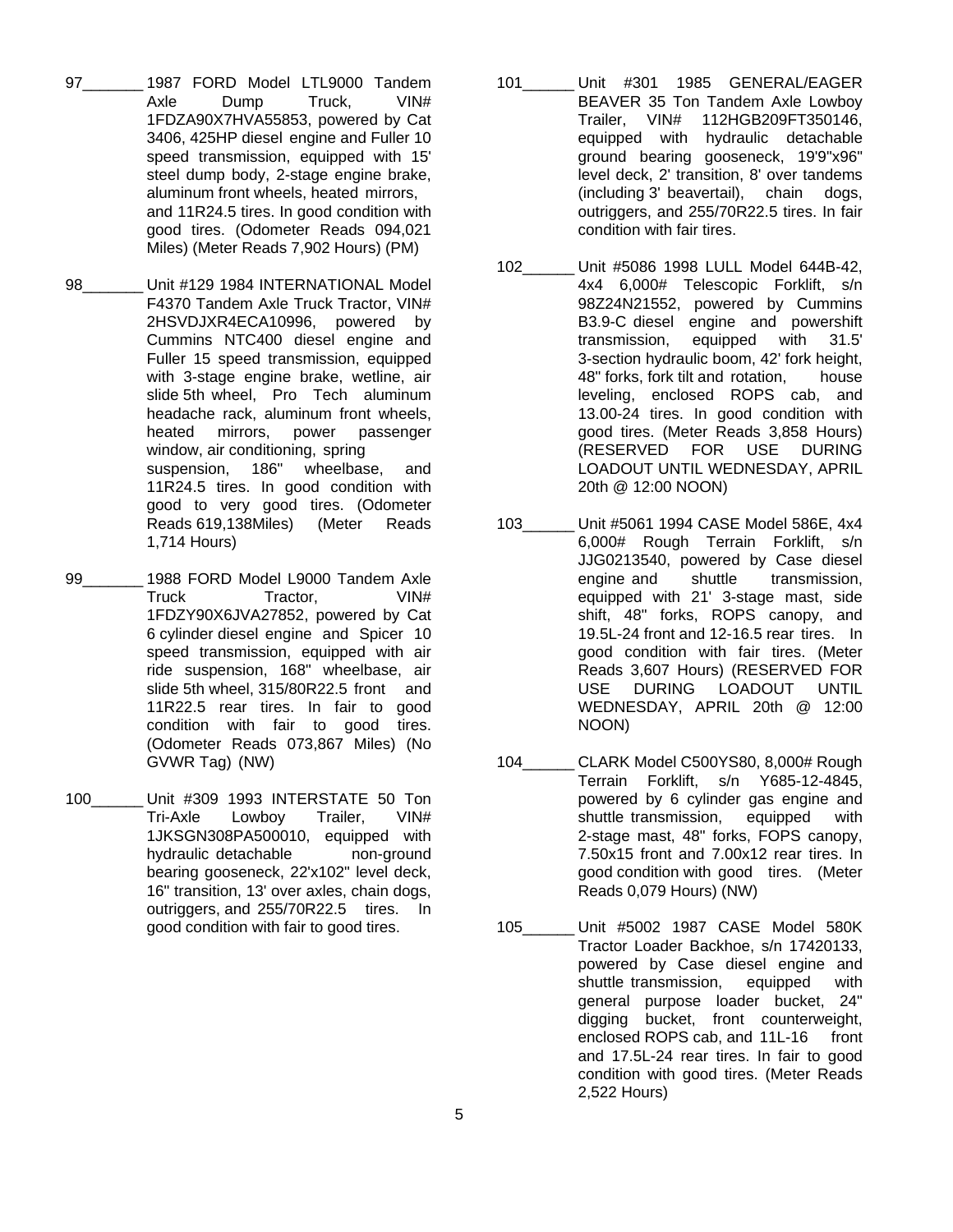- 106\_\_\_\_\_\_ Unit #5001 1985 CASE Model 580 Super E Tractor Loader Backhoe, s/n 17026455, powered by Case diesel engine and shuttle transmission, equipped with general purpose loader bucket, 18" digging bucket, enclosed ROPS cab, 11-16 front and 17.5L-24 rear tires. In fair condition with poor front and good rear tires. (Meter Reads 7,485 Hours)
- 107\_\_\_\_\_\_ Unit #5024 1987 CASE Model 580 Super E Tractor Loader Backhoe, s/n 17045434, powered by Case diesel engine and shuttle transmission, equipped with general purpose loader bucket, 24" digging bucket, ROPS canopy, and 11L-16 front and 17.5L-24 rear tires. In fair condition with fair to poor tires. (Meter Reads 2,112 Hours-9,357 Actual Hours)
- 108\_\_\_\_\_\_ Unit #5071 1989 CASE Model 680L Tractor Loader Backhoe, s/n JJG0070364, powered by Case diesel engine and shuttle transmission, equipped with general purpose loader bucket, 24" digging bucket, rear auxiliary hydraulics, enclosed ROPS cab, and 14.5/75-16 front and 18.4-28 rear tires. In good condition with fair tires. (Meter Reads 4,874 Hours)
- 109\_\_\_\_\_\_ Unit #5063 1985 CASE Model 680K Tractor Loader Backhoe, s/n 9158051, powered by Case diesel engine and shuttle transmission, equipped with general purpose loader bucket, 24" digging bucket, enclosed ROPS cab, and 11.00-16 front and 19.5LR24 rear tires. In fair to good condition with fair tires. (Meter Reads 0,447 Hours)
- 110\_\_\_\_\_\_ Unit #5064 1999 TELEDYNE Model TB425CM Hydraulic Demolition Hammer, s/n 6E5382. In good condition.
- 111\_\_\_\_\_\_ Unit #5038 1993 TELEDYNE Model TC90S Hydraulic Plate Compactor, s/n 3394-92-7. In good condition.
- 112 12" Digging Bucket (Fits Case 580)
- 113 42" Clamp-On Bucket Forks
- 114 Clamp-On Asphalt Cutter
- 115\_\_\_\_\_\_ (2) 17.5-24 Tires, (1) 11-16 Tires and (2) Rims
- 116\_\_\_\_\_\_ Unit #5027 1988 INGERSOLL-RAND Model SD-100F Vibratory Padfoot Compactor, s/n 5903S, powered by Cummins diesel engine and hydrostatic transmission, equipped with 84" padfoot drum, drum drive, variable speed vibration, ROPS canopy, and 23.1-26 tires. In fair to good condition with fair tires. (Meter Reads 04,648 Hours)
- 117\_\_\_\_\_\_ 1995 INGERSOLL-RAND Model SD100D Vibratory Compactor, s/n 143922, powered by Cummins diesel engine and hydrostatic transmission, equipped with 84" smooth drum, drum drive, variable speed vibration, ROPS canopy, and 23.1-26 tires. In good condition with good tires. (Meter Reads 4,938 Hours) (PM)
- 118\_\_\_\_\_\_ Unit #5016 1985 INGERSOLL-RAND Model SP-56 Vibratory Compactor, s/n 7593W, powered by Deutz diesel engine and hydrostatic transmission, equipped with 84" smooth drum, variable speed vibration, ROPS canopy, and 23.1-26 tires. In fair to good condition with fair to good tires. (Meter Reads 2,717 Hours) (After Market Meter Reads 2,116 Hours)
- 119\_\_\_\_\_\_ Unit #5091 1982 BLAW KNOX Model PF120H Rubber Tired Paver, s/n 0918-014, powered by John Deere diesel engine and hydrostatic transmission, equipped with 10'-16' heated vibratory screed, dual operator controls, and 16.00-24 tires. In fair condition with fair to poor tires.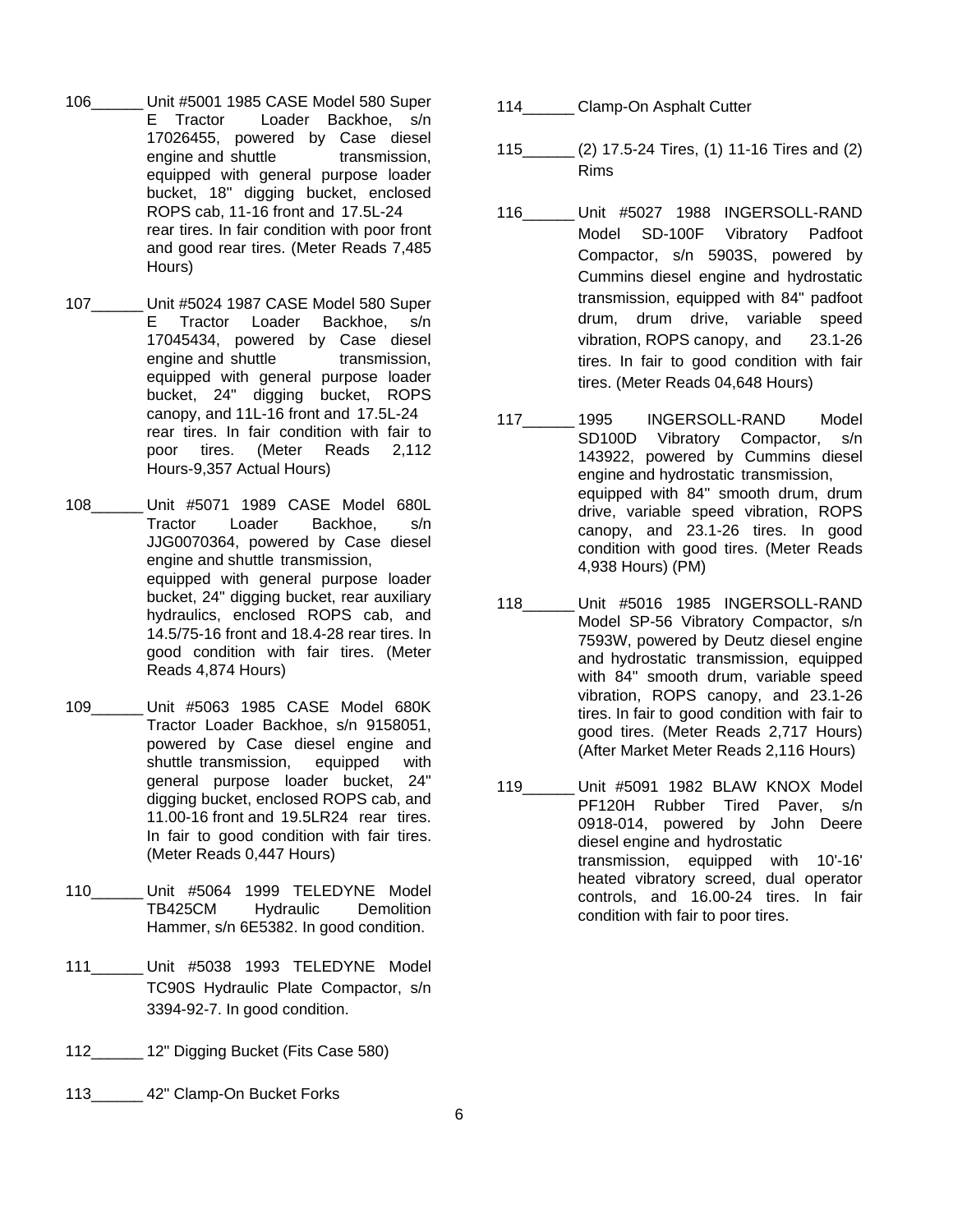- 120\_\_\_\_\_\_ Unit #164 1994 Elgin Whirlwind Series L Vacuum, s/n L1162D, powered by 4 cylinder diesel engine, 6' center broom, dual gutter brooms, dual driver controls, Elgin Intella-Touch controls, water system, hydraulic rear dump, mounted on 1994 FORD Model C700 Single Axle Vacuum Truck, VIN# 1FDXH70C7RVA40243, powered by Cummins diesel engine and automatic transmission, equipped with 21,000# rears, 12,000# front axle, air conditioning, and 11R22.5 tires. In good condition with good tires. (Odometer Reads 033,525 Miles) (Meter Reads 5,188 Hours)
- 121\_\_\_\_\_\_ Unit #5065 1977 GROVE Model RT60S, 18 Ton Hydraulic Rough Terrain Crane, s/n 40404, powered by Cummins diesel engine and powershift transmission, equipped with 28'-70' 3-section hydraulic boom, 20' jib, single hoist, PAT anti-two block alarm, ball hook, and 16.00-24 tires. In good condition with fair to good tires. (Meter Reads 0,991 Hours)
- 122\_\_\_\_\_\_ Unit #5023 1977 CHAMPION Model 715 Motor Grader, s/n 715-14-45-10568, powered by Detroit 4-71 diesel engine and powershift transmission, equipped with 12' hydraulic moldboard, rear mounted ripper/scarifier with (6) scarifier shanks, enclosed ROPS cab, and 13.00-24 tires. In fair to good condition with good tires. (Meter Reads 0,690 Hours)
- 123\_\_\_\_\_\_ Unit #5084 1986 CASE Model 450C Crawler Tractor, s/n 3078336, powered by Case diesel engine and powershift transmission, equipped with 6-way blade, ROPS canopy, and 16" SBG pads. In fair to good condition with fair undercarriage. (Meter Reads 7,480 Hours)
- 124\_\_\_\_\_\_ Unit #5079 1985 CASE Model 450C Crawler Tractor, s/n 3077379, powered by Case diesel engine and powershift transmission, equipped with 6-way blade, ROPS canopy with sweeps, 16" SBG pads. In fair condition with poor undercarriage. (Meter Reads 0,670 Hours-9,943 Actual Hours)
- 125\_\_\_\_\_\_ Unit #5099 1999 CASE Model 850G Long Track Crawler Tractor, s/n JJG0254416, powered by Case diesel engine and powershift transmission, equipped with 6-way blade, ROPS canopy with sweeps, and 18" SBG pads. In good condition with fair undercarriage. (Meter Reads 9,060 Hours) (New Undercarriage Segments and Pin Turn @ 8,600 Hours)
- 126\_\_\_\_\_\_ Unit #5013 1987/88 KOMATSU Model D53A-17 Crawler Tractor, s/n 80482, powered by Komatsu diesel engine and powershift transmission, equipped with straight blade with tilt, ROPS canopy, and 20" SBG pads. In good condition with good undercarriage. (Meter Reads 1,095 Hours-Estimated 9,500+/- Actual Hours)
- 127\_\_\_\_\_\_ Unit #5022 1987 KOMATSU Model D63E-1 Crawler Tractor, s/n 01031, powered by Komatsu diesel engine and powershift transmission, equipped with straight blade with tilt, ROPS canopy, and 20" SBG pads. In fair condition with good undercarriage. (Meter Reads 0,232 Hours-9,900 Actual Hours)
- 128\_\_\_\_\_\_ Unit #5005 1985 CATERPILLAR Model 953 Crawler Loader, s/n 77Y01331, powered by Cat 3204 diesel engine and hydrostatic transmission, equipped with general purpose loader bucket with teeth, enclosed ROPS cab, and 15" DBG pads. In good condition with fair undercarriage. (Meter Reads 17,020 Hours) (Cat Complete Rebuild @ 12,663 Hours - Performed At Cat Dealer To Include: Rebuilt Transmission, Rebuilt (2) Drive Motors, Replaced Main Hydraulic Pump, Replaced Both Track Roller Frames, Repair/Rebuild Equalizer Bar, Repair Pivot Shafts, Re-Bore Bucket Pin Holes Upper and Lower – Approx. \$79,000 Spent Per Owner)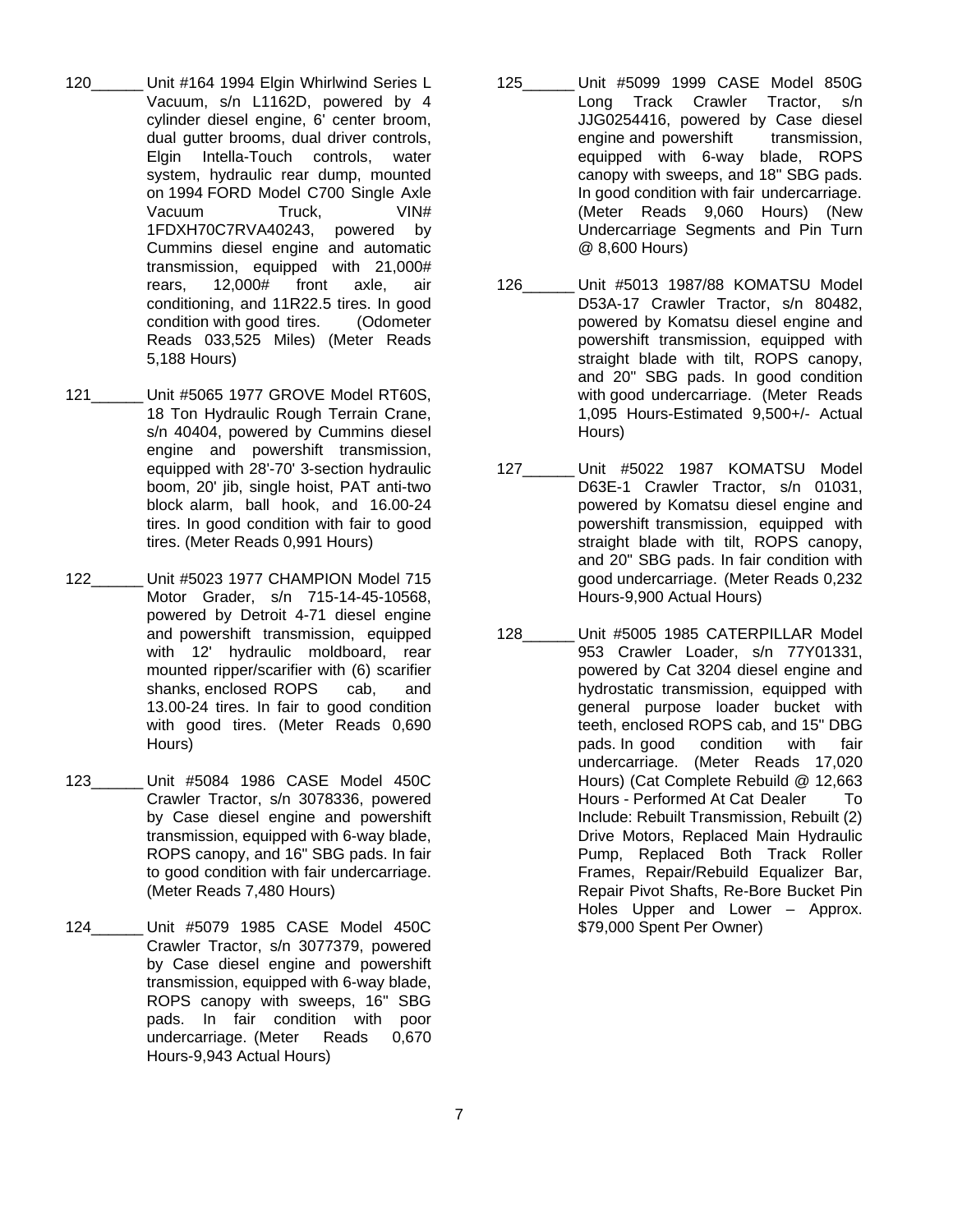- 129\_\_\_\_\_\_ Unit #5028 1990 KOMATSU Model PC150LC-5 Hydraulic Excavator, s/n 06068, powered by Komatsu diesel engine and hydraulic drive, equipped with 8' dipper stick, Esco 36" digging bucket, 12'7" crawlers, and 23.5" TBG pads. In fair condition with fair undercarriage. (Meter Reads 14,682 Hours)
- 130\_\_\_\_\_\_ Unit #5033 1990 KOMATSU Model PC220LC-5L Hydraulic Excavator, s/n A70017, powered by Komatsu diesel engine and hydraulic drive, equipped with 9' dipper stick, hydraulic beyond, Esco 45" digging bucket, 15'2" crawlers, and 27.5" TBG pads. In fair to good condition with fair undercarriage. (Meter Reads 04,438 Hours-Estimated 10,000+/- Hours)
- 131 Unit #5094 TRAMAC Badger Model PC200 Hydraulic Plate Compactor, s/n 6906
- 132\_\_\_\_\_\_ (3) Unused Rollers (Fit Komatsu PC220)
- 133\_\_\_\_\_\_ Unit #5014 1987 KOMATSU Model PC220LC-3 Hydraulic Excavator, s/n 23357, powered by Komatsu diesel engine and hydraulic drive, equipped with 9'6" dipper stick, 45" digging bucket, 15'3" crawlers, and 32" TBG pads. In fair condition with fair to good undercarriage. (Meter Reads 15,351 Hours)
- 134\_\_\_\_\_\_ Unit #5051 1985 CATERPILLAR Model 225LC Hydraulic Excavator, s/n 51U06307, powered by Cat 3208 diesel engine and hydraulic drive, equipped with 10' dipper stick, 36" digging bucket, 14'7" crawlers, and 30" TBG pads. In fair to good condition with fair to good undercarriage. (Meter Reads 11,177 Hours)
- 135\_\_\_\_\_\_ Unit #5030 1990 KOMATSU Model PC300LC-5L Hydraulic Excavator, s/n A70526, powered by Komatsu diesel engine and hydraulic drive, equipped with 10' dipper stick, 51" digging bucket, hydraulic beyond, 15'11" crawlers, and 31.5" TBG pads. In fair condition with good undercarriage. (Meter Reads 1,746 Hours-11,693 Actual Hours)
- 136\_\_\_\_\_\_ Unit #5041 1988 KOMATSU Model PC400LC-3 Hydraulic Excavator, s/n A12440, powered by Komatsu diesel engine and hydraulic drive, equipped with 10' dipper stick, 44" digging bucket, 18' crawlers, and 35.5" TBG pads. In fair condition with fair undercarriage. (Meter Reads 17,110 Hours) (Engine Replaced @ 9,140 Hours) (Bad Hydraulic Pump Seals)
- 137\_\_\_\_\_\_ Unit #5031 1991 STANLEY Model MB3900 Hydraulic Demolition Hammer, s/n 1090. In good condition. (No Plate - Information Owner Supplied) (Complete Tool Rebuild 5/07)
- 138\_\_\_\_\_\_ 66" Digging Bucket (Fits PC400)
- 139 24" Digging Bucket (Fits PC220)
- 140\_\_\_\_\_\_ Unit #5032 1992 ROCKLAND 42" Compaction Wheel, s/n 1409. In good condition.
- 141\_\_\_\_\_\_ 24" Digging Bucket (Fits PC150)
- 142\_\_\_\_\_\_ 19" Digging Bucket (Fits PC150)
- 143 Front Idler (Fits PC300)
- 144\_\_\_\_\_\_ Unit #5046 1987 KOMATSU Model WA420-1 Rubber Tired Loader, s/n 10046, powered by Komatsu diesel engine and powershift transmission. equipped with general purpose loader bucket with bolt-on cutting edge, ROPS over enclosed cab, air conditioning, and 26.5-25 tires. In fair to good condition with fair to poor tires. (Meter Reads 13,763 Hours)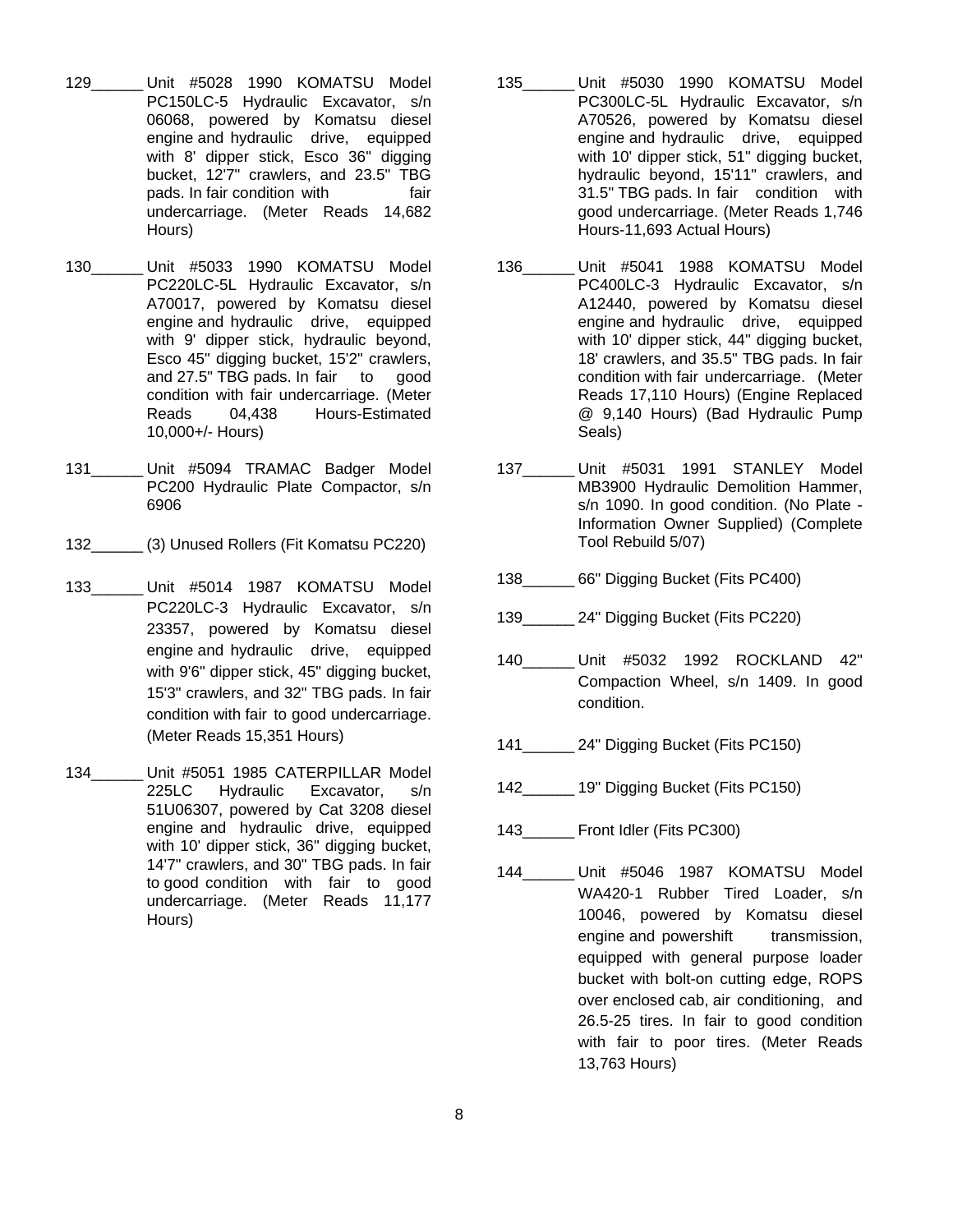- 145\_\_\_\_\_\_ Unit #5054 1988 CATERPILLAR Model D30C, 30 Ton 4x4 Articulated End Dump, s/n 7ZC00229, powered by Cat 3306, 257HP diesel engine and powershift transmission, equipped with lined bed and 29.5R25 tires. In good condition with good tires. (Meter Reads 2,148 Hours - Meter Replaced - Actual Hours 10,654) (Rebuild Work Performed at Cat Dealer at New Meter Reading 1,184 Hours - To Include: Engine Rebuild with New Long Block, Rebuilt Hydraulic Pump, Rebuilt Injection Pump and Fuel Governor)
- 146\_\_\_\_\_\_ (1,600+/- SF) Symons Forms To Include: (45) 2'x8'; (31) 2'x6'; (27) 2'x5'; (13) 2'x4'; (8) 2'x3'; (2) 18"x8'; (1) 18"x4'; (2) 18"x3'; (3) 16"x8'; (1) 1'x8'; (3) 1'x6'; (2) 1'x4'; (2) 10"x8'; (2) 10"x4'; (1) 6"x3'
- 147 Folding Inside Corners
- 148 **Inside and Outside Corners**
- 149\_\_\_\_\_\_ Scaffold Brackets
- 150\_\_\_\_\_\_ Wall Ties and Richmond Ties
- 151 Whaler Brackets
- 152\_\_\_\_\_\_ Alignment Jacks
- 153 Pallet of Unused Water Valves
- 154 Pallet of Water Elbows, T's and **Connectors**
- 155\_\_\_\_\_\_ Pallet of Unused Water Valves
- 156 Pallet of Unused Water Valves
- 157 \_\_\_\_\_\_ Pallet of Unused Water Valves
- 158\_\_\_\_\_\_ (1 Set) 245/60R18 Tires
- 159\_\_\_\_\_\_ (1) 11R-24.5 and (2) 9.00-20 Tires with rims
- 160\_\_\_\_\_\_ (4) 225/70R19.5 Tires with (1) rim
- 161\_\_\_\_\_\_ (4) 9.00-20 Tires with rims
- 162 (1 Pallet) Assorted Tires
- 163\_\_\_\_\_\_ Pallet Racking
- 164 (1 Pallet) Assorted Tires
- 165\_\_\_\_\_\_ (1 Pallet) Assorted Tires
- 166\_\_\_\_\_\_ (4) 11R22.5 Tires with (3) rims
- 167\_\_\_\_\_\_ (2) 9.25-20 Tires with (1) rim
- 168\_\_\_\_\_\_ (2) 10.00-20 Tires with rims
- 169 Assorted Tires
- 170\_\_\_\_\_\_ Tow Behind Double Drum Sheepsfoot Compactor, (2) 48" padfoot drums. In good condition. (NW)
- 171\_\_\_\_\_\_ Unit #5090 IH Model 46, 10' 4-Gang Disc Harrow, s/n 509005, equipped with 30" discs and 207/75R14 tires. In good to fair condition with fair tires.
- 172\_\_\_\_\_\_ Unit #5072 2001 EFFICIENCY 7.5 Cubic Yard Stone Box. In good condition.
- 173\_\_\_\_\_\_ Unit #5055 1998 DRIALL Model ACD-28 Portable Air Curtain, s/n 102692, powered by Cummins diesel engine with Rockford PTO, equipped with 28' swing away burner and 225/75R15 tires. In good condition with good tires. (Meter Reads 00,673 Hours)
- 174 \_\_\_\_\_ Unit #5007 1985 OMC Model 442 Skid Steer Loader, s/n 627536, powered by Kubota diesel engine and hydrostatic transmission, equipped with 62" loader bucket. In poor condition. (Meter Reads 4,560 Hours) (Engine Removed - Needs Rebuild) (No Tires)
- 175\_\_\_\_\_\_ Shopmade Trailer (No Title)
- 176 Fan and Seat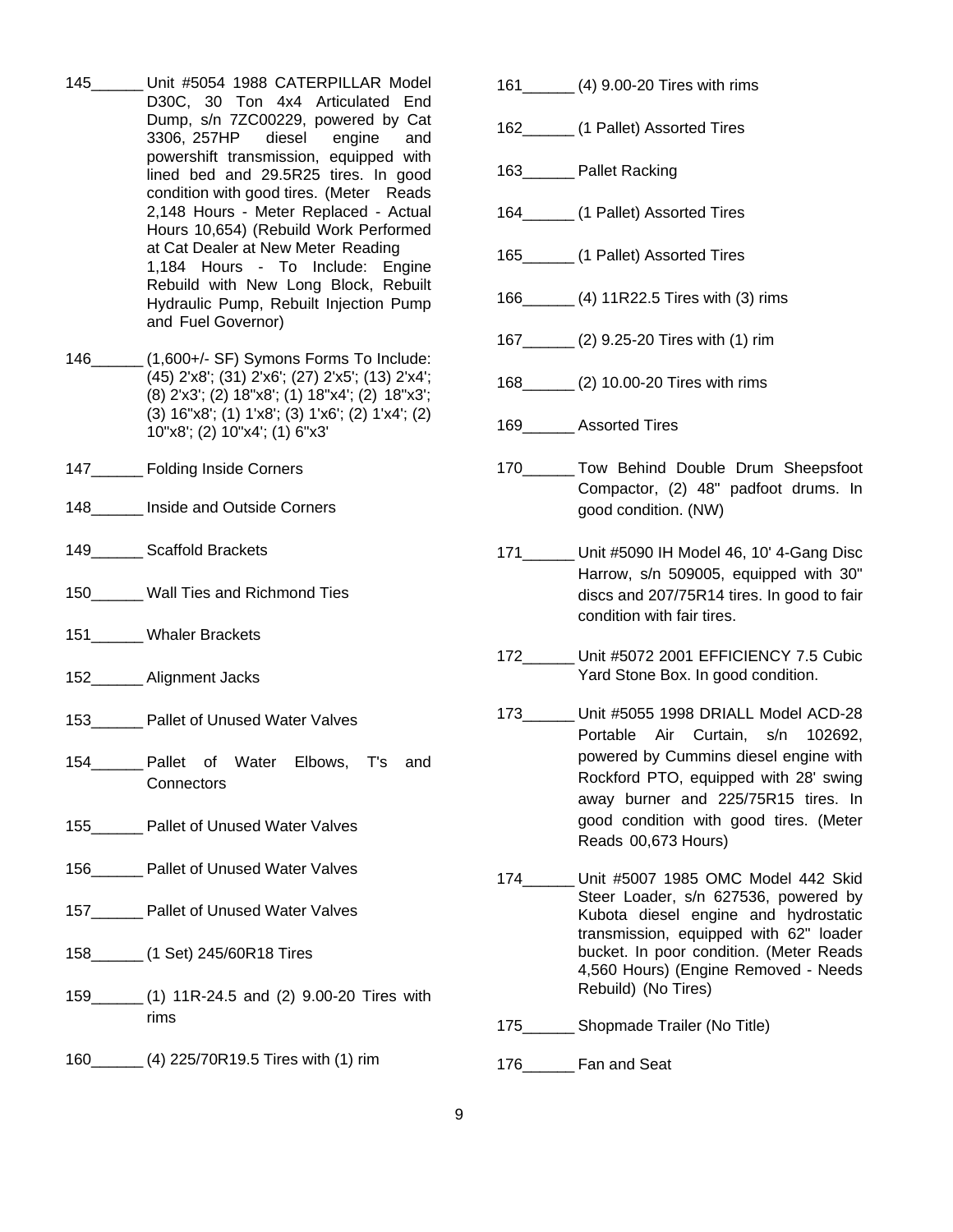- 177\_\_\_\_\_\_ Man Basket (Scrap)
- 178\_\_\_\_\_\_ Unit #5034 1993 WACKER model W74A Walk-Behind Roller, s/n 6154055355, powered by Honda 11HP gas engine, equipped with 30" smooth drums. In good condition.
- 179\_\_\_\_\_\_ Unit #5018 1987 BOMAG Model BW60HD Walk-Behind Roller, s/n 60HD204063, powered by diesel engine, equipped with 24" smooth drums. In fair condition. (Not Running)
- 180\_\_\_\_\_\_ Unit #5020 1987 BOMAG Model BW60S Walk-Behind Roller, s/n 014119849, powered by diesel engine, equipped with 24" smooth drums. In fair condition.
- 181\_\_\_\_\_\_ AMIDA Model 3080D-4MH Portable Light Plant, s/n 84118861, powered by diesel engine, equipped with (4) lights, hydraulic raise, and 235/75R15 tires. In poor condition with poor tires. (NC)
- 182\_\_\_\_\_\_ Unit #5019 1975 OLATHE Model 816 Portable Chipper, s/n Unknown, powered by 4 cylinder gas engine. In poor condition with poor tires. (Meter Reads 0,167 Hours)
- 183\_\_\_\_\_\_ GODWIN Model CD80, 3" Portable Water Pump, s/n 904192-2, powered by Lister diesel engine, equipped with section hose and 78-14 tires. In fair condition with fair tires. (Meter Reads 0,887 Hours) (NC)
- 184\_\_\_\_\_\_ Unit #5029 1989 INGERSOLL-RAND Model P175BWD Portable Air Compressor, s/n 179844-U89-317, powered by Deutz diesel engine, equipped with 205/70R15 tires. In fair condition with fair tires. (Not Running-Bad Engine)
- 185\_\_\_\_\_\_ Unit #5010 1978 INGERSOLL-RAND 175 CFM Portable Air Compressor, s/n 101572-U78-928, powered by Deutz diesel engine, equipped with 225/75R15 tires. In fair condition with good tires. (Not Running-Bad Engine)
- 186\_\_\_\_\_\_ Unit #305 MOBILE 8'x24' Single Axle Office Trailer, VIN# 5-1994, equipped with man door, baseboard electric heat, window air conditioner, and 7-14.5 tires. In good condition with good tires.
- 187\_\_\_\_\_\_ Unit #308 MOBILE 8'x32' Single Axle Office/Storage Trailer, VIN# 5-1131, equipped with man door, roll-up rear door, front office, baseboard electric heat, window air conditioner, and 7-14.5 tires. In good condition with good tires.
- 188 Unit #307 MOBILE 8'x24' Single Axle Office Trailer, VIN# 5-4301, equipped with man door, baseboard electric heat, window air conditioner, steps, and 7-14.5 tires. In good condition with good tires.
- 189 Unit #306 MOBILE 8'x36' Single Axle Office/Storage Trailer, VIN# 1-11015, equipped with man door, roll-up rear door, front office, baseboard electric heat, window air conditioner, and 7-14.5 tires. In good condition with good tires.
- 190 Unit #313 CBS 8'x20' Single Axle Office Trailer, VIN# 12877, equipped with man door, baseboard electric heat, window air conditioner, and 7-14.5 tires. In good condition with good tires.
- 191 KIDRON 16' Aluminum Van Body Trailer, equipped with swing rear and side doors.
- 192\_\_\_\_\_\_ TRANE Model YCD301CAHOBA High Efficiency Roof Top Air Conditioning Unit, s/n 229100887D, 460 volt, 3-phase, 25 ton capacity.
- 193 TRANE Model YCD301CAHOBA High Efficiency Roof Top Air Conditioning Unit, s/n 229100846D, 460 volt, 3-phase, 25 ton capacity.
- 194\_\_\_\_\_\_ TRANE Model YCD301C4HOBA High Efficiency Roof Top Air Conditioning Unit, s/n 229100894D, 460 volt, 3-phase, 25 ton capacity.
- 195 TRANE Model TCD24104400BA High Efficiency Roof Top Air Conditioning Unit, s/n 229100864D, 460 volt, 3-phase, 20 ton capacity.